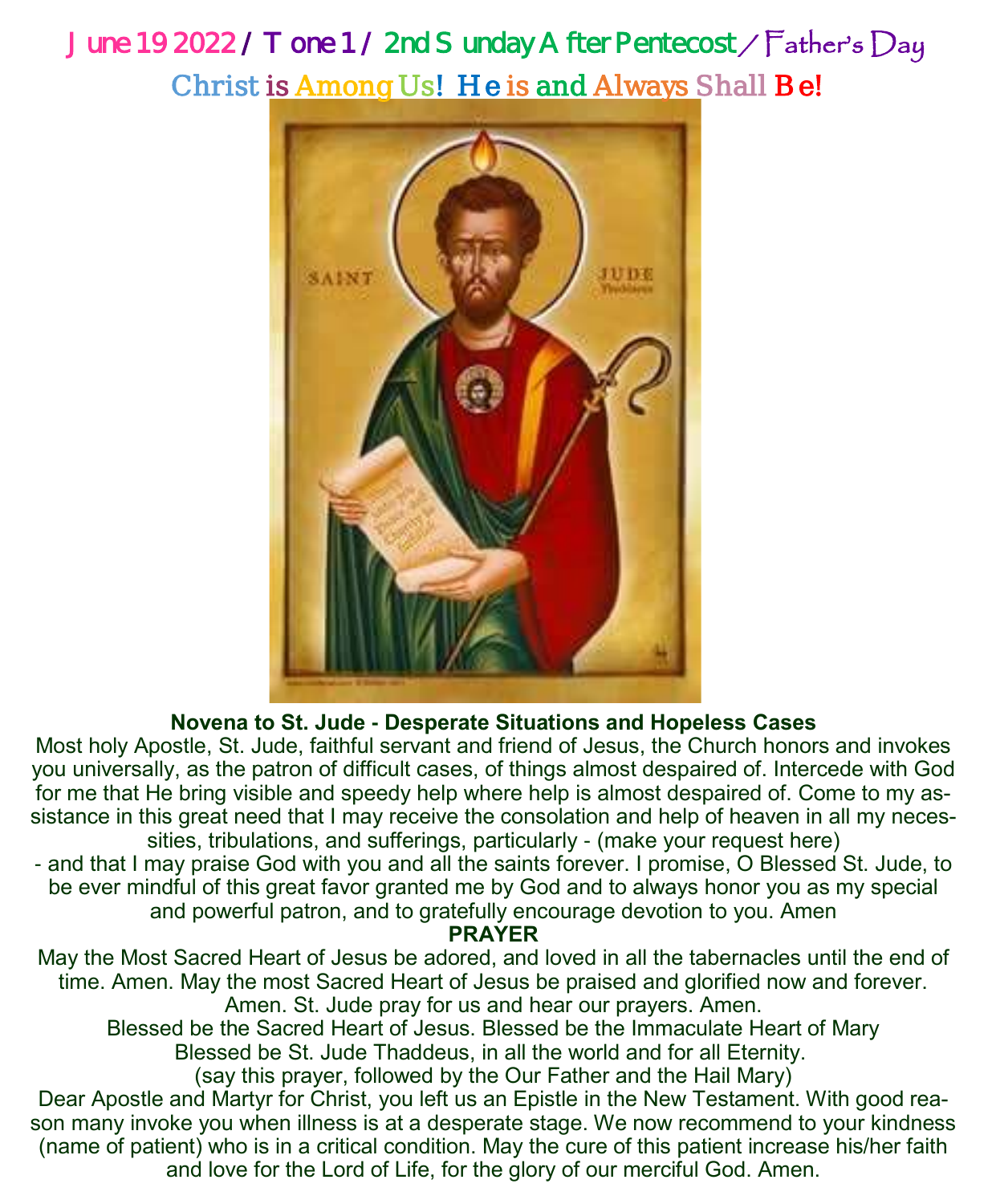**Holy Protection of Mary Byzantine Catholic Eparchy of Phoenix Most Reverend Thomas J Olmsted Apostolic Administrator** 

#### **Our Lady of Perpetual Help Byzantine Catholic Church 1837 Alvarado Dr. NE, Albuquerque, NM 87110 Parish office: (505) 256-1539 www.olphnm.org**

**Father Artur Bubnevych, Pastor Rectory (505) 268-2877 abbaolph@gmail.com** 

**Father Christopher Zugger pastor emeritus (505) 256-1787 Frchris.zugger@gmail.com www.frchriszugger.com** 

**Father Tyler Strand (516) 661-0883 tylerastrand@yahoo.co.uk**

#### May the Lord Bless your kindness and generosity to His House!

#### **ONLINE GIVING / ONLINE TITHING**

is available on our website: For those parishioners who can't attend in person or traveling or anyone who find this more convenient, we just set up a new way to tithe online using your credit card or debit card information. You can do a one-time donation or setup weekly donations!! You will receive a receipt and statement immediately after donating. The software takes a very small percentage of the donation, but its worth it for the ease of the system. You can donate using your computer / smartphone at: [ps://www.ol phnm.org/giving.](https://www.olphnm.org/giving) 

#### **OFFICE HOURS:**

Monday—Friday 10:00 am—4:00 pm Thursday OFF

**THEOSIS:** 2nd & 4th Thursday Bible Study 6:45 pm / Zoom

#### **Advisory Board**

Fr. Chris Zugger, Dan Riley, Rafael Plut, Jeff Brewer, Michael Grega, Alicia Wells

#### **Finance Council**

Matthew Blain, Maria Alden

#### **Confession (Mystery of Reconciliation**):

9:15—10:00 am on Sundays, before or after weekday Liturgies, or by appointment with Father

#### **Mysteries of Baptism/Chrismation/ Eucharist**:

Must be arranged three months in advance. (Pre-Jordan requirement)

#### **Mystery of Crowning:**

Must be arranged six months in advance (Pre-Cana requirement)

**Sick and Shut-Ins:** It is the family's responsibility to notify the parish office when a parishioner is in the hospital or confined to home because of sickness or old age. Father will bring the confined person the Holy Mysteries on a regular basis. It is recommended that one receive the Anointing of the Sick before any major surgery. Please don't let the priest be last to know that someone is ill!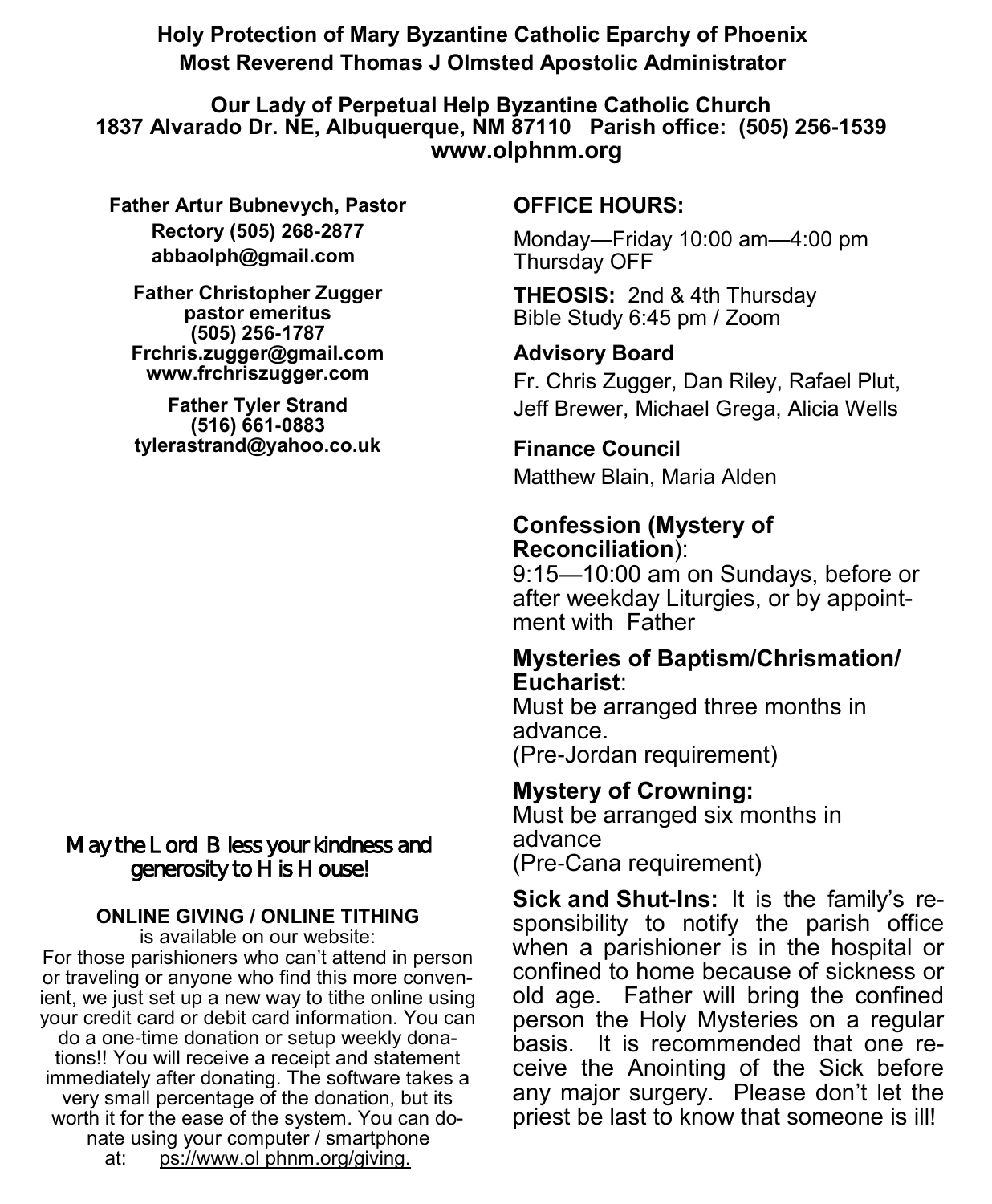#### **Welcome to our Church! If you are looking for a spiritual home, contact Father Artur/Fr Chris or the office staff for more information. God bless you**!

#### *Romans 2:10-16; Matthew 4:18-23*

| <b>YouTube Live</b> | 8:30 am Rosary; 9:00 am Matins, Confessions<br>10:00 am Divine Liturgy for Parish Family, Benefactors & Friends<br>Mysteries of Christian Initiation for Jon Hebert<br>Eternal Lamp: Holy Protection of the Mother of God Over Ukraine      |
|---------------------|---------------------------------------------------------------------------------------------------------------------------------------------------------------------------------------------------------------------------------------------|
| June 20 Mon         | Methodius Bishop-Martyr / Rom 7:1-13; Mt 9:36-10:8                                                                                                                                                                                          |
|                     | 9:00 am Divine Liturgy / +Stephen Plante by Karen Barlow                                                                                                                                                                                    |
| June 21 Tue         | Julian Martyr / Rom 7:14-8:2; Mt 10:9-15                                                                                                                                                                                                    |
|                     | 9:00 am Divine Liturgy / +Kathleen Wursta by Theresa Lewak                                                                                                                                                                                  |
| June 22 Wed         | Eusebius Bishop-Martyr / Rom 8:2-13; Mt 10:16-22                                                                                                                                                                                            |
|                     | 5:30 pm OLPH Devotions<br>6:00 pm Divine Liturgy / Pro-Life Liturgy by Svenssons                                                                                                                                                            |
| June 23 Thu         | Agrippina Martyr / Rom 8:22-27; Mt 10:23-31                                                                                                                                                                                                 |
| June 24 Fri         | Birth of John the Baptist / Solemn Holy Day<br>Rom 13:11-14:4; Lk 1:5-25.57-68 & 76.80                                                                                                                                                      |
|                     | 9:00 am Prayer & witness in front of abortion clinic on San Mater/Lomas<br>6:00 pm Divine Liturgy / Health and Salvation of Mary Cooper by Mary Cooper /<br>Myrovanije                                                                      |
| June 25 Sat         | Febronia Venerable Martyr / Rom 3:28-4:3; Mt 7:24-8:4                                                                                                                                                                                       |
| June 26 Sun         | 3rd Sunday After Pentecost / OLPH Patronal Feast Day<br>Rom 5:1-10; Mt 6:22-34                                                                                                                                                              |
|                     | 4:00 pm Great Vespers / Litija YouTube LIVE<br>5:00 pm Divine Liturgy / Health and Salvation of Mary Cooper by Mary Cooper<br>Hebrew Scriptures for Sunday:<br>Numbers 10:1-8; Kings 17:1-6; Ezechial 34:1-2.9-10.22-29                     |
| <b>YouTube LIVE</b> | 8:30 am Rosary; 9:00 am Matins, Confessions<br>10:00 am Divine Liturgy for Parish Family, Benefactors and Friends /<br>Procession around the church with reading of 4 Gospels / Myrovanije<br>3:00 pm Parish picnic & pool party at Jilek's |

**YOUTUBE LIVE-STREAMING**: OLPH Sunday / Holy Day Liturgies are available on YouTube. The link is <u>https://youtube.com/c/olphmedia</u>. Please click the "Subscribe" button to make it easier for you to find the channel in the future. Please, send your feedback about the quality of the live stream / comments / suggestions to Dan Riley: [riley.dan@gmail.com](mailto:riley.dan@gmail.com)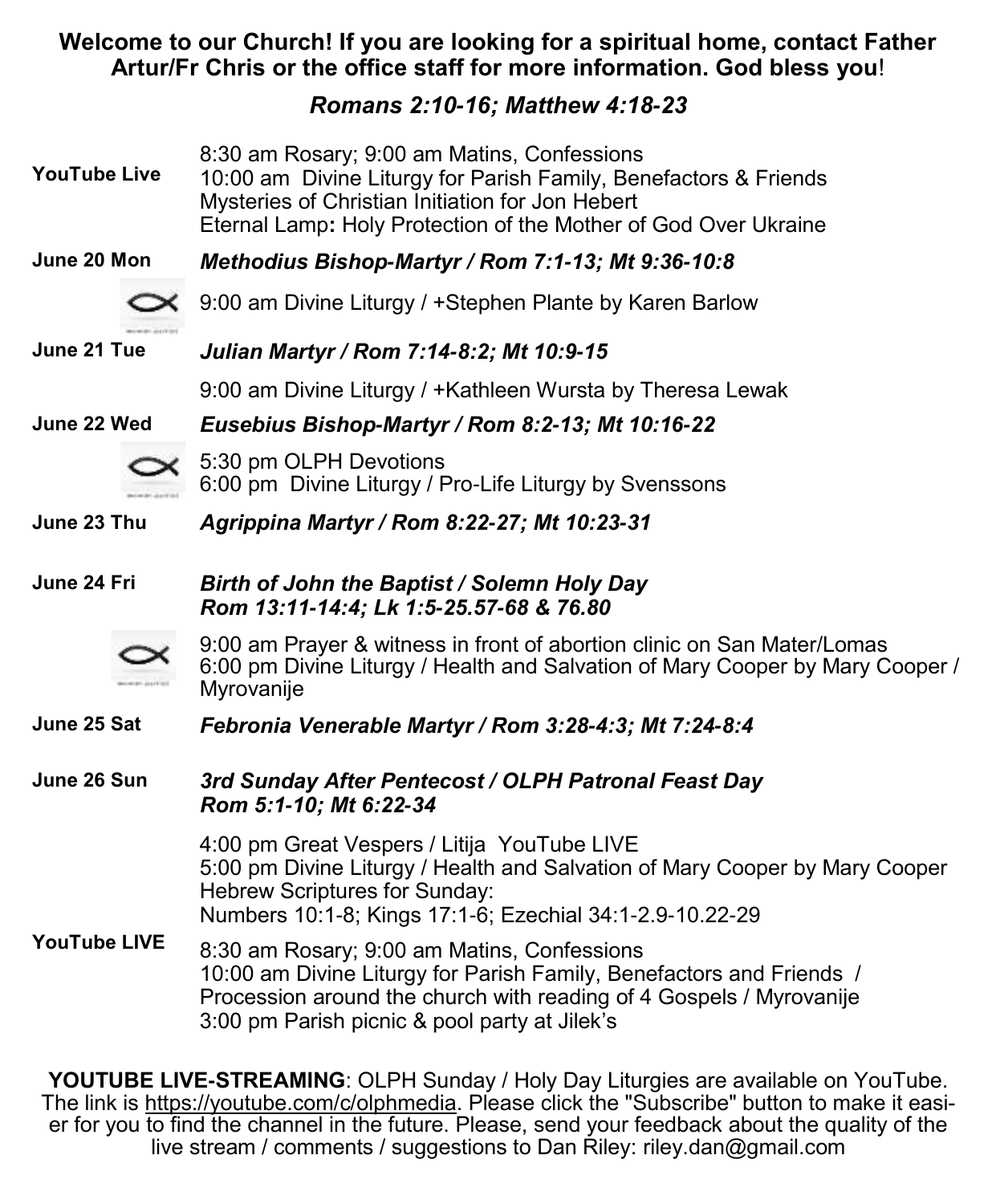#### **Remember Those Who Request Our Prayers:**

Physician and Help of Those in sickness, Redeemer and Savior of the infirm; O Master and Lord of all, grant healing to your servants. Be clement, show mercy to those who have sinned much, and deliver them, O Christ, from their Iniquities, that they may glorify your might divine

Sharif Rabadi Jenny Ford Priscilla Hughes Marilyn Fore Sven & Barbara Svensson Laurie Bienz Brent Dodson-Sands Lara Davis

Fr Chris Zugger Marcie Dark Fr Chris Andrews

Buster Miscusi Barbara De Lap Irene Bradley Soriah Chavez Abraham Haddad Marianne Gerace Lori Medina Michael Baron Gabriel Preisler Todd Bailey Jessica Pieniadz Rhonda Glasscock Amber Roybal Eli Griegos

Paola Terlaza Ruth Sousa Linda Granci Vicki Frank **Christopher** Barlow Tracy McTernan Scott Fafrak Jordan Smith Janet Worthington Patti Klinkovsky Matt Williamson James Epstein Katy Ford

#### **Intentions of the Rosary:**

1st Decade: Help for persecuted Catholics, especially in communist and Islamic states

2nd Decade: Spiritual and physical growth of our parish and the Byzantine Catholic Church

3rd Decade: Increase in vocations to priesthood, diaconate, and consecrated life to serve the Byzantine Catholic Church 4th Decade: Repose of the souls who have no one praying for them

5th Decade: Healing of the sick in body, mind and soul



Vocation Icon Today: Talamante Family Next Sunday: Carol Donlin

"Immediately they left their nets and followed him." Hearing the call, Peter, Andrew, James and John left one calling to become fishers of men. The life of prayer and devotion in monasticism and holy orders is a special way to live this calling. Is Christ calling you to do the same? Contact the Vocations Office at 206-329-9219 or email: [vocations@ephx.org](mailto:vocations@ephx.org%20) 

#### **Holy Father's Intentions for June / Families**

We pray for Christian families around the world; may they *embody and experience unconditional love and advance in holiness in their daily* lives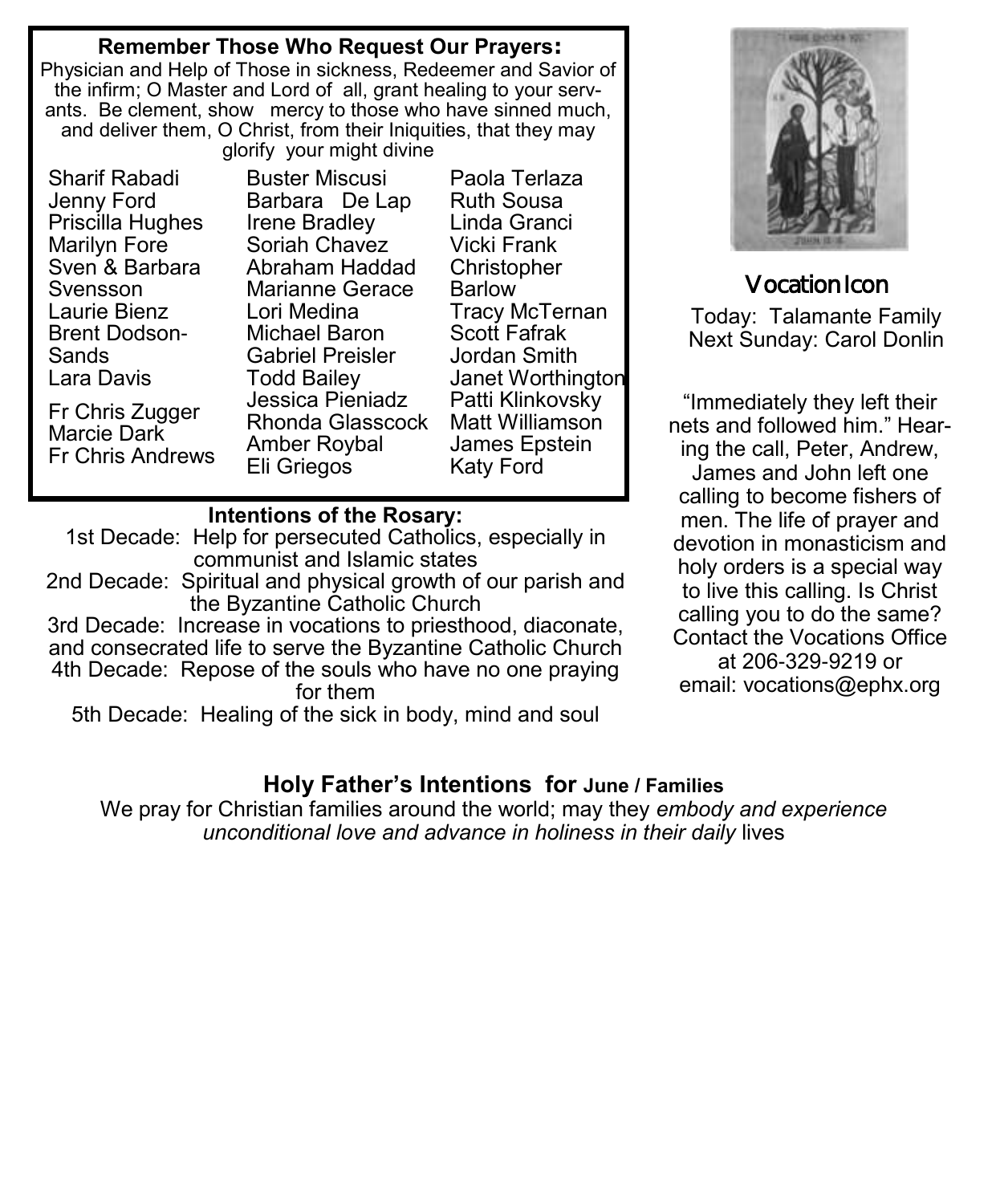#### **June 26, 2022**  Cantor: Andrea Riley Reader: Michael Wells Altar Server: Michael Grega Trojca: Lucy Brewer Counters: Rita Montano & Miles Gloetzner **Propers for 6/26/2022 Patroness Feast of Miraculous Icon of OLPH Tone 2 Troparion (Tone 2) -** 130 **Troparion (OLPH) -** Handout *v. Glory...*  **Kontakion (OLPH) -** Handout **Kontakion (Tone 2) -** 131 *v. Now & Ever...* **Theotokion** - Handout

**OLPH Prayer Warriors**  Sunday (Zoom). Send your prayer requests to Patricia at pocb@ unm.edu THE PRAYER WARRIORS IS OPEN

**Prokeimenon & Alleluia -** Handout & 132 **Our Father**- 67

TO EVERYONE--WOMEN, MEN, & CHILDREN (children who have their parents' permission)! Please join us!!

### **Barbara's Hall Report**

Thanks to Raphael for the use of her griddles to make pancakes. In addition to pancakes, we also had egg casserole (Alicia); French toast casserole (Julia); berries, nuts, coconut toppings (Serna's); and milk (Serna's & Fogg's. Thanks to all for bringing food and cleaning up!

## **Coming Events—Mark Your Calendars Now**

| June 13-28  | <b>Apostles Fast</b>                                                                                                                            |
|-------------|-------------------------------------------------------------------------------------------------------------------------------------------------|
| Wed June 29 | St Peter & Paul / Holy Day of Obligation<br>6:00 pm Divine Liturgy                                                                              |
| Sun June 26 | <b>OLPH Patronal Feast Day</b>                                                                                                                  |
|             | Elijah Great Prophet / Simple Holy Day                                                                                                          |
| Wed July 20 | 6:00 pm Divine Liturgy / Blessing of Cars                                                                                                       |
| Mon Aug 1   | <b>Beginning of Dormition Fast</b>                                                                                                              |
| Fri Aug 5   | <b>Transfiguration of Our Lord</b><br>Solemn Holy Day<br>6:00 pm Vigil Divine Liturgy/ Blessing of<br>Fruit / Myrovanije                        |
| Sat Aug 6   | 9:00 am Divine Liturgy / Blessing of Fruit<br>Myrovanije                                                                                        |
| Mon Aug 15  | <b>Dormition of the Theotokos</b><br><b>Holy Day of Obligation</b><br>6:00 pm Deposition of the Shroud / Vigil<br>Liturgy / Blessing of Flowers |
| Mon Aug 29  | <b>Beheading of John the Baptist</b><br>Simple Holy Day<br>6:00 pm Divine Liturgy                                                               |
| Thu Sept 1  | <b>Beginning of the Church Year</b>                                                                                                             |

#### **EPARCHIAL APPEAL —Bishop's Appeal 2022**:

Collected to date: \$10,835.00. Participation: registered OLPH Families 60; paid pledges by 27 families (46.86%) **Thank you to Derek Kolb and Brewer Family.** Our parish goal this year is \$22,054.74. If we reach our goal, our parish will receive a 10% rebate which is \$2,205.00! **Kindly give what you can to help our Eparchy and our Church. Thank you!** We are requested to send our pledges directly to the Bishop's office in Phoenix, AZ, and our checks made to Holy Protection of Mary Byzantine Eparchy.

**Sunday June 26th - Peter's Pence Collection:** This collection is taken annually on the last Sunday of June as a way of showing our love for and loyalty to the Roman Pontiff. The money collected is sent directly to the Holy Father who uses it for the needs of the Church, especially those who are suffering persecution and hunger and other grave needs. Please, be generous! We make living by what we get, but we make a life by what we give!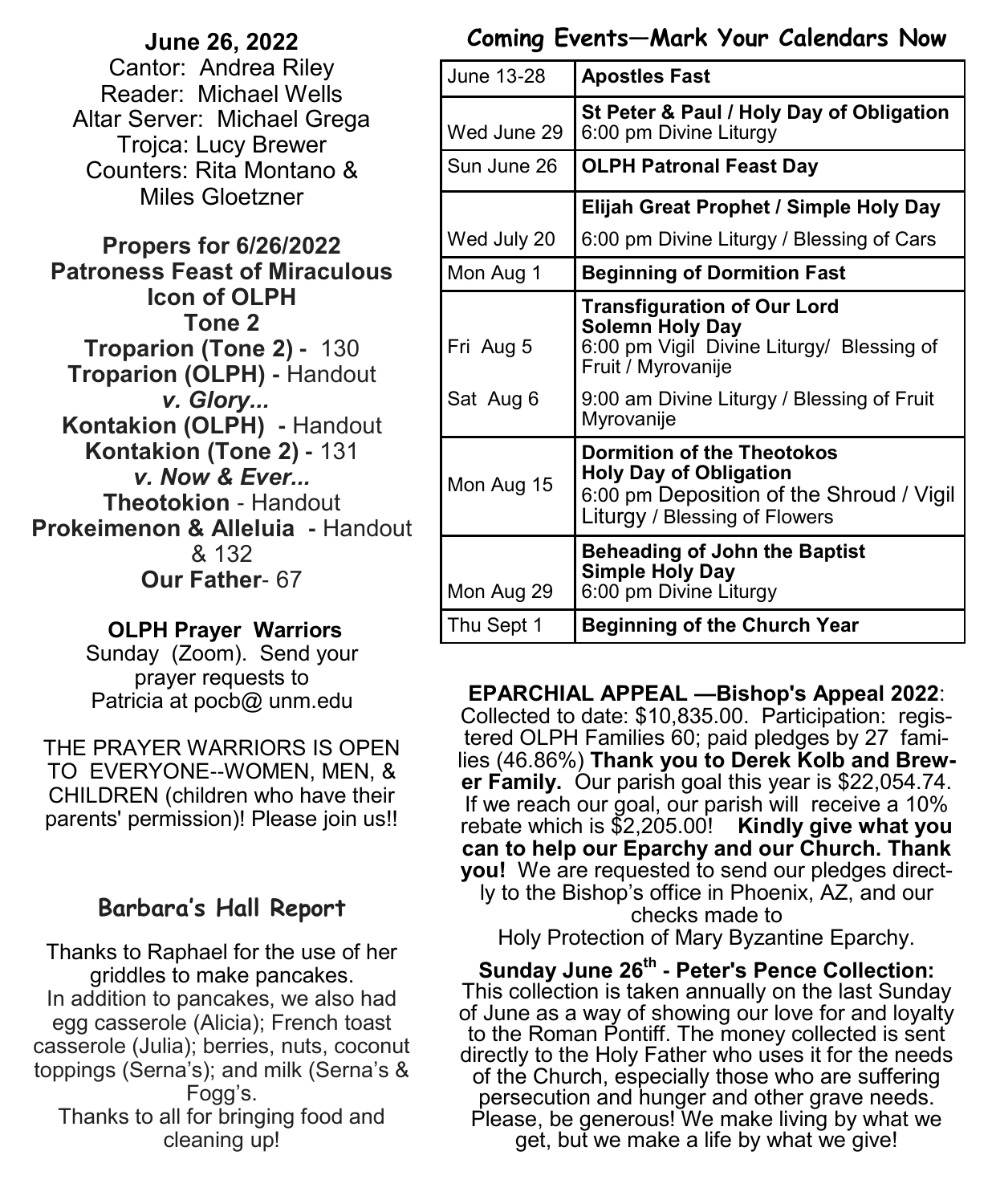**ETERNAL MEMORY!!!** Our beloved Father +Brian Escobedo, present Pastor of Holy Protection Parish in Denver, former pastor of OLPH and longtime parishioner of OLPH, fell asleep in the Lord on Saturday June 11<sup>th</sup> at his home in Hollywood, Florida. We offer Pani Janet and the Escobedo Family our heartfelt condolences and promise of prayers for Fr Brian's eternal repose and Escobedo family consolation. The funeral arrangements are pending. If you wish to send a card to Pani Janet, please, use this mailing address: 4002 Mahogany Lane, Hollywood FL 33021. May God grant His servant Priest Brian blessed repose and remember him forever! Вічная память, Блажений упокой, Вічная єму память!

#### **HAPPY Father's Day**

There are four aspects to St Joseph being the Patron of fathers; the first is as an example to fathers of a protector and provider as we just reviewed above. Next, he is an example as a worker that not just money and wealth are important, but equally important is to provide quality of life to the family. St. Joseph also reminds fathers about the importance of commitment to marriage and the importance of living an unstained moral life in terms of reading, movies, etc. Lastly, examples abound of fathers that prayed to Saint Joseph and received overwhelming and unexpected help. As an earthly foster-father himself, St. Joseph understands the role of fatherhood, and he is a

very powerful intercessor.

All you need to do is truly believe, pray devoutly, and St. Joseph will be there for you. **PRAYER TO ST. JOSEPH FOR ALL THE FATHERS (St. John XXIII) TO ALL THE FATHERS IN THE WORLD:** we sincerely greet and salute you on this very special day! We could never thank you enough for the gift of life, the silent and hidden sacrifices and the gentle but firm affection and love you have for us! On this day, we would like to entrust you to the intercession of St. Joseph, the foster father of Our Lord. May you all strive to be holy Christian fathers, always present beside your wife and your children, to faithfully love, protect, sustain, strengthen, educate, correct and provide for them, with an authentic Christian wisdom, strong arms, resolute will and firm but gentle heart, wanting always the best, and the true earthly and heavenly happiness for your wife and children. This we ask God the Father, model of all fathers in the world, from whom all fatherhood on earth comes. AMEN

#### **Nativity John the Baptist**

June 24 is the Feast of the Nativity of St. John the Baptist. He is the only "ordinary" saint whose conception, birth and death are commemorated on the Church Calendar (Sept. 23, June 24, Aug. 29). He is the Forerunner of Jesus, the last of the Jewish prophets, the one who prepared "the way of the Lord" for Jesus' ministry. The prophet's birth took place almost six months before that of Jesus, and according to the [Gospel](http://orthodoxwiki.org/Gospel) account was expected by prophecy [\(Matt.](http://orthodoxwiki.org/Gospel_of_Matthew) 3:3; Isaiah 40:3; [Mala](http://orthodoxwiki.org/index.php?title=Book_of_Malachi&action=edit&redlink=1)chi 3:1) and foretold by an [angel.](http://orthodoxwiki.org/Angel) St. Elizabeth gives birth to him just one day before the end of a nine-month pregnancy - this shows that unlike Jesus, Who is born after a perfect pregnancy, John is only a man, despite his prophetic abilities.

The angel appeared to his father, the priest Zacharias, in the Temple sanctuary, but Zacharias doubted the angel's prediction of conception and birth of a prophet to himself and his wife as they were old. Zacharias lost his power of speech because of his unbelief over the birth of his son, and had it restored on the occasion of John's circumcision (Luke 1:64). Zacharias, of course, should have known better: there were several such occasions in the Bible, beginning with the patriarch Abraham himself, of conceptions by elderly or supposedly infertile women!

John was a [Nazirite](http://orthodoxwiki.org/Nazarite) from his birth (Luke 1:15; [Num.](http://orthodoxwiki.org/Numbers) 6:1-12), meaning that he was consecrated to God. Like most of the prophets, John spent his early years in the mountainous tract of Judea lying between Jerusalem and the Dead Sea (Matthew 3:1-12). He led a simple life, wearing rope and clothing made from camel hair, not fine linens, and eating "locusts and wild honey" (Matt. 3:4), not meat. This shows that he is a chosen one of God, who depends on God. As an adult John started to preach in public, and people from "every quarter" were attracted to his message.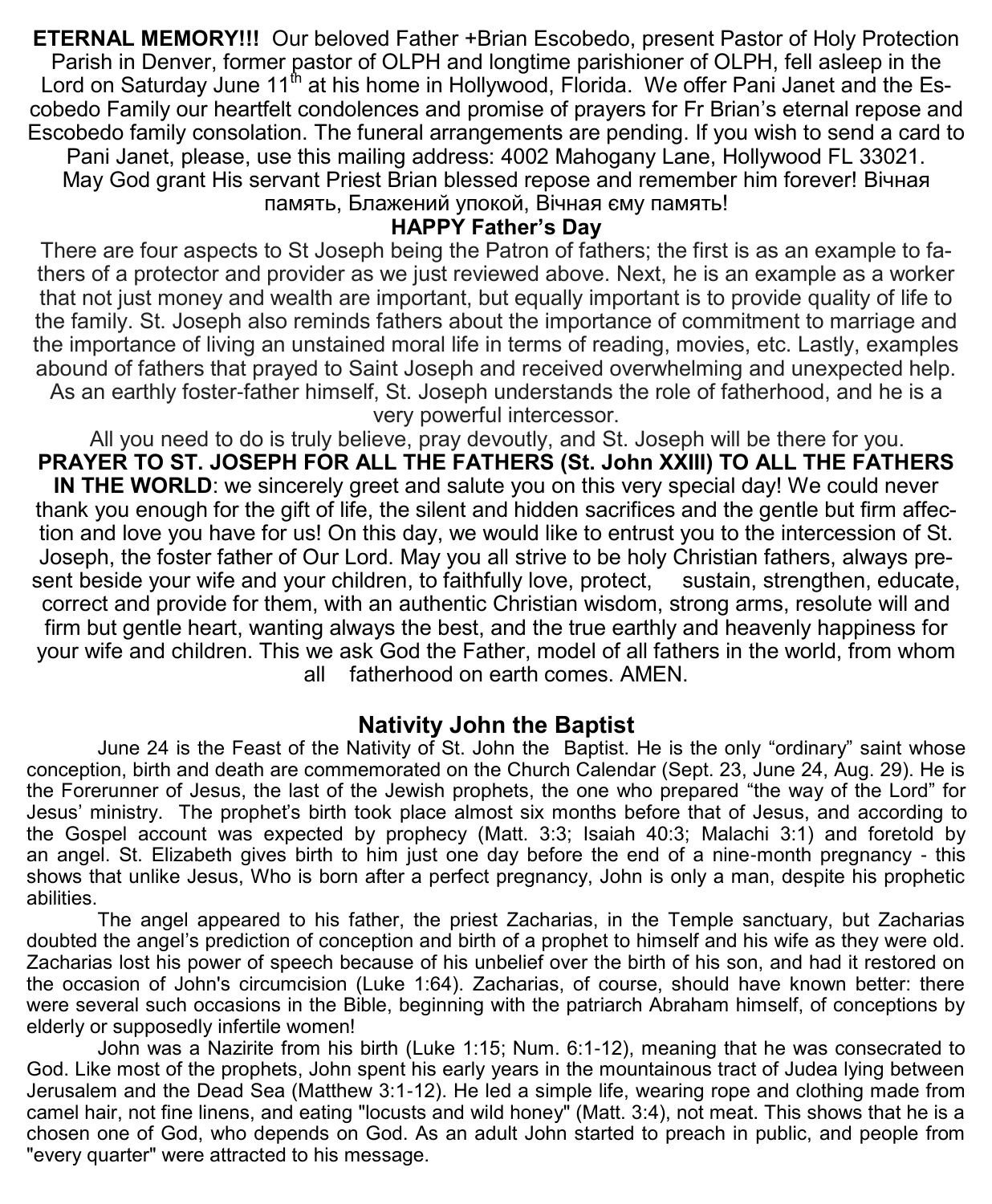The essence of his preaching was the necessity of repentance and turning away from selfish pursuits in order to serve and love God more. In addition, he warned that a greater prophet was coming, and soon, who would transform the world by baptizing with fire (predicting the flames of the Holy Spirit). He denounced the Sadducees and Pharisees as a "generation of vipers," and warned them not to assume that their heritage gave them special privilege (Luke 3:8). He warned tax collectors and soldiers against extortion and plunder. His doctrine and manner of life stirred great interest, bringing people from Judea, Galilee, the Decapolis and beyond to see him on the banks of the Jordan River. There he baptized thousands who came in a spirit of repentance.

When Jesus comes to the Jordan River, John baptizes Him (reluctantly), at which the Trinity is revealed for the first time. From then on, John "humbly steps aside" as the song says for the feast of Theophany, and was executed because he confronted the corrupt Herodians with their sins. In Resurrection icons, John is shown as one of the first waiting to be raised by Christ; in heaven he stands in supplication, with Mary, at the side of Jesus, as shown in the Deesis icons.

#### **June 19th: Saint Jude Thaddeus**

St. Jude was born into a Jewish family in Galilee, the same region that Jesus grew up in. He probably spoke Greek and Aramaic, like many of his contemporaries in that area, and he was a farmer (as many of his family were) by trade. Jude was described by St. Matthew (13:55) as being one of the "brethren" of Jesus, probably meaning a cousin since the Hebrew word for "brethren" indicates a blood relationship. His mother, Mary, was referred to as a cousin of Jesus' mother Mary, while his father, Cleophas, is said to have been the brother of St. Joseph. "Jude", means giver of joy, while "Thaddeus", another name he was called, means generous and kind, so he obviously was a very good person.

Around the year 60 A.D., St. Jude wrote his *Letter* to recent Christian converts in Eastern churches that were under persecution. In it, he warned them against the pseudo-teachers of the day who were spreading false ideas about the early Christian faith. He encouraged them to persevere in the face of the harsh, difficult circumstances they were in and to stay in the love of God as they had been taught. His inspirational support of these persecuted believers led to him becoming the patron saint of desperate cases. He is believed to have been martyred in Persia or Syria around 65 A.D. The axe or club that he is often shown holding in pictures symbolizes the way in which he was killed.

Jude had several brothers, including St. James, who was another of the original Apostles. He was later married, had at least one child, and there are references in Roman writings to his grandchildren living in 95 A.D., when they were summoned to Rome to be interviewed by Emperor Nerva, since they were relatives of Jesus Christ. He found them to be ordinary farmers, and sent them back to Palestine in safety.

Jude was one of Twelve Apostles, and is known for preaching the Good News in Mesopotamia (present-day Iraq) around 37 A.D., where he became a leader of the Church of The East that St. Thomas established there. St. Jude traveled throughout modern Iraq and eastern Turkey with St. Simon, preaching and converting many people to Christianity. He went well beyond the borders of the Roman Empire, working among the Armenians, Assyrians, Medes, Parthians, and Persians.

St. Jude is traditionally depicted carrying the image of the Face of Jesus in his hand or close to his chest. This idea comes from a story in which King Abgar of Osroene asked Jesus to cure him of leprosy and sent an artist to bring him a drawing of Jesus. Impressed with Abgar's great faith, Jesus pressed his face into a cloth and gave it to St. Jude to take to Abgar. Upon seeing Jesus' image, The King was cured and he converted to Christianity. This is the famous Icon-Made-Without-Hands. In fact, that country is one of the first to have a Christian majority, including members of the royal family. King Abgar V ruled at the time of Christ's adulthood, dying in 50 AD. St. Jude is often shown in paintings with a flame around his head. This represents his presence at Pentecost, when he received the Holy Spirit with the other apostles.